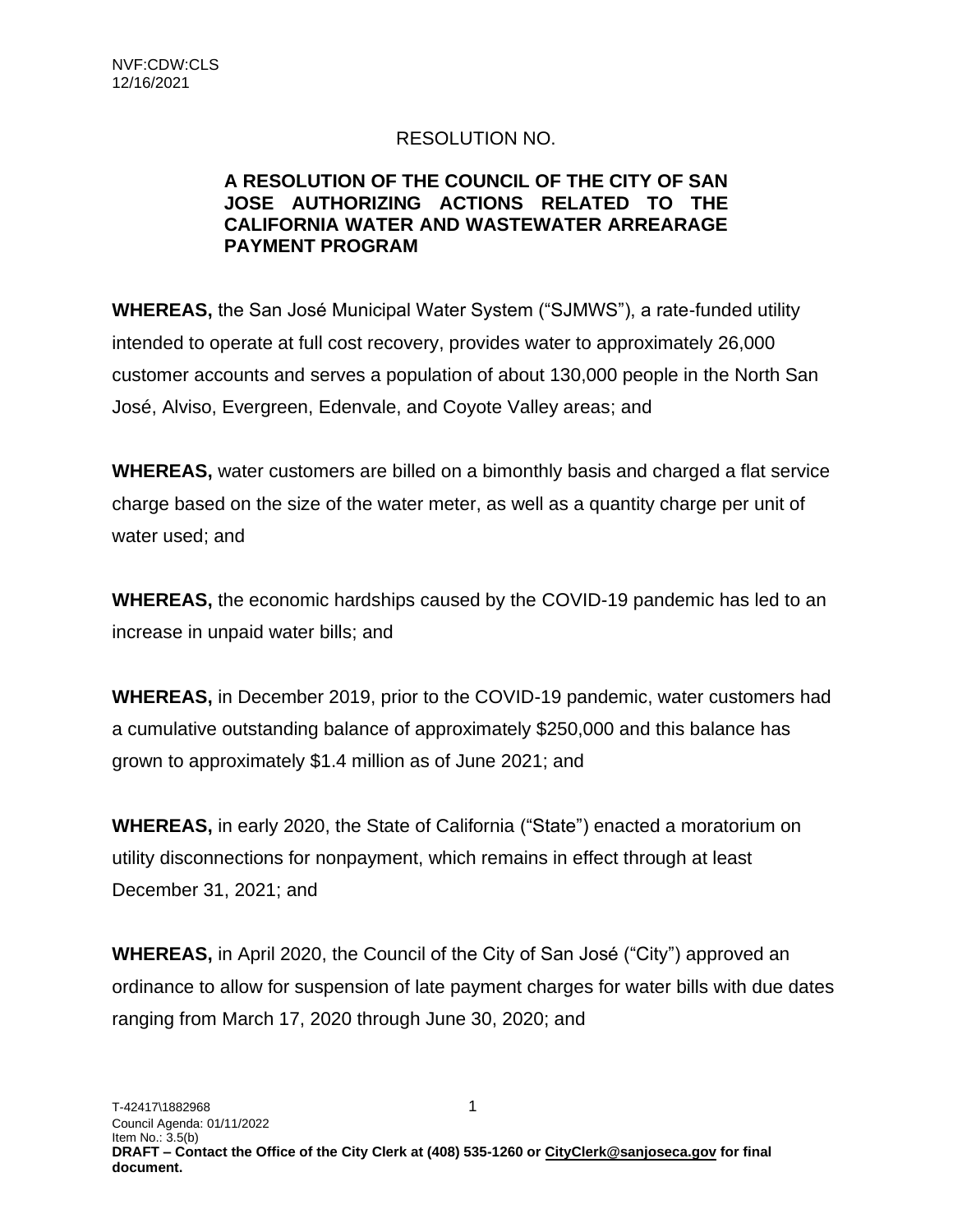NVF:CDW:CLS 12/16/2021

**WHEREAS,** the federal government adopted the American Rescue Plan of 2021 ("ARPA") to provide support and relief for Americans affected by the COVID-19 pandemic, and the State, via the State Water Resources Control Board ("SWRCB"), requested ARPA funding to establish the California Water and Wastewater Arrearage Payment Program ("Program"); and

**WHEREAS,** this Program intends to distribute funding to eligible water providers that have accrued residential and commercial arrearages during the relief period of March 2020 through June 2021 and allows water providers to request an additional three percent of funding for administrative expenses incurred in complying with Program requirements; and

**WHEREAS,** the SWRCB surveyed all potable water providers during August and September 2021 to determine statewide accrued residential and commercial arrearages; and

**WHEREAS,** on September 10, 2021, the City's Finance and Environmental Services Department staff submitted an initial estimate of accrued residential and commercial arrearages to the SWRCB in response to the survey, and on December 3, 2021, staff submitted an application to the SWRCB with a funding request of \$643,419 plus the estimated allowable 3% of administrative costs of \$19,303, for a combined total of approximately \$663,000 in requested Program funds; and

**WHEREAS,** a total of \$413,583 of late fee payments incurred between March 2020 and June 2021 will be waived per Program requirements, and of this amount, \$37,601 is above the Director of Finance's authority to waive and requires City Council approval; and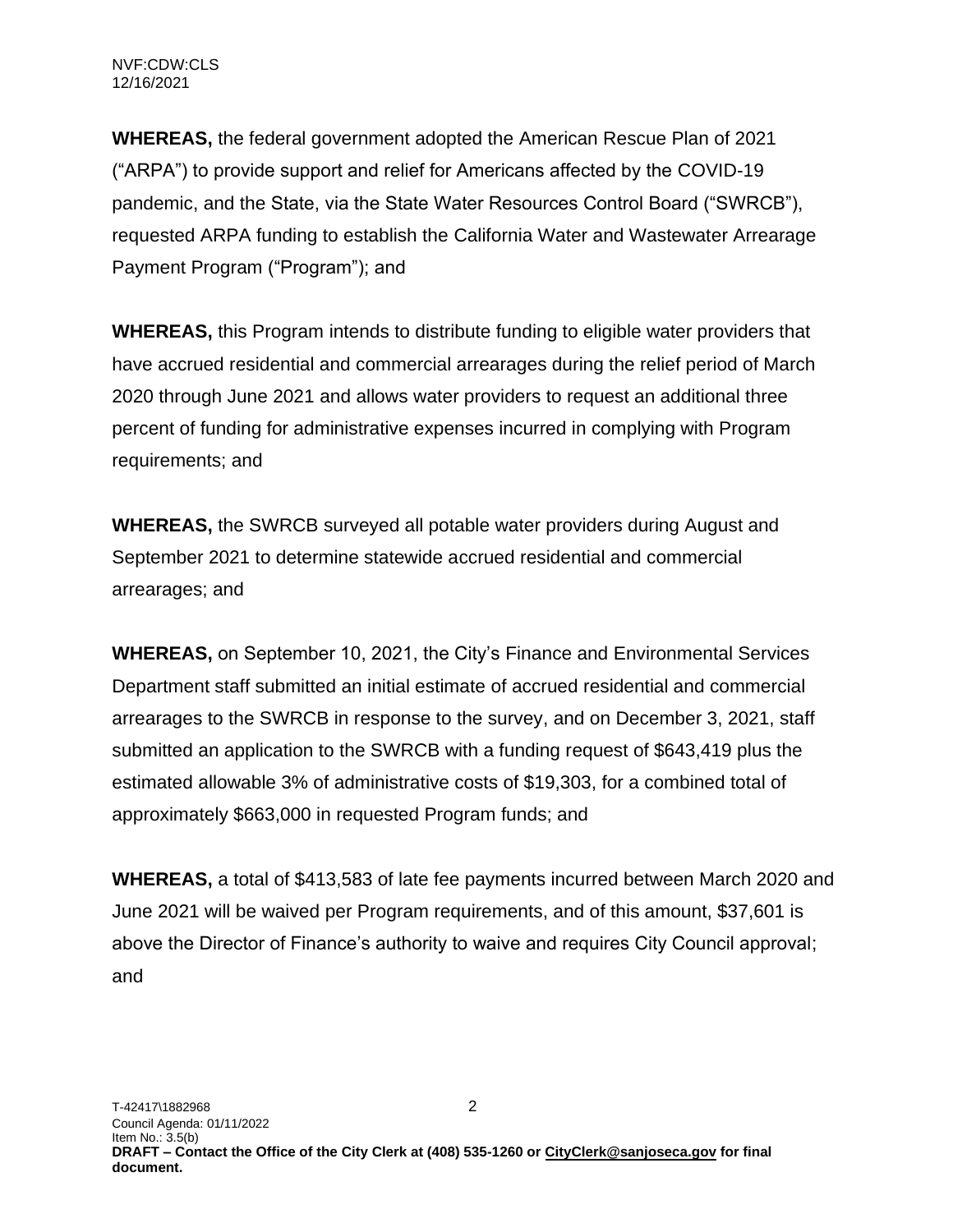**WHEREAS,** staff will provide bill credits to eligible customer accounts within 60 days of receiving Program funding and will implement all other Program requirements, including customer notification, reporting, and waiving of late fees; and

**WHEREAS,** staff recommends that the City authorize the actions required for participation in the Program so the City can provide customer relief for unpaid potable water bills; and

**WHEREAS,** in addition to the potable water funds, the State may also provide funding for wastewater arrearages in the future and staff seeks authorization to apply for and execute any documents necessary for the City and its customers to receive this funding if it becomes available from the State; and

**NOW, THEREFORE,** BE IT RESOLVED BY THE COUNCIL OF THE CITY OF SAN JOSE THAT:

- (1) The City of San José's application for the Program is hereby ratified, and the City Manager, Director of Finance or their designees are hereby authorized to negotiate and execute the necessary agreements, including any amendments or revisions, and other actions, to execute the grant and fulfill the Program requirements; and
- (2) The City hereby accepts up to \$663,000, or the amount awarded, in Program funding; and
- (3) The Director of Finance is hereby authorized to waive late fees for any arrearage accounts whose approval exceeds the Director of Finance signature authority, for an estimated total of \$37,601, in compliance with Program requirements; and